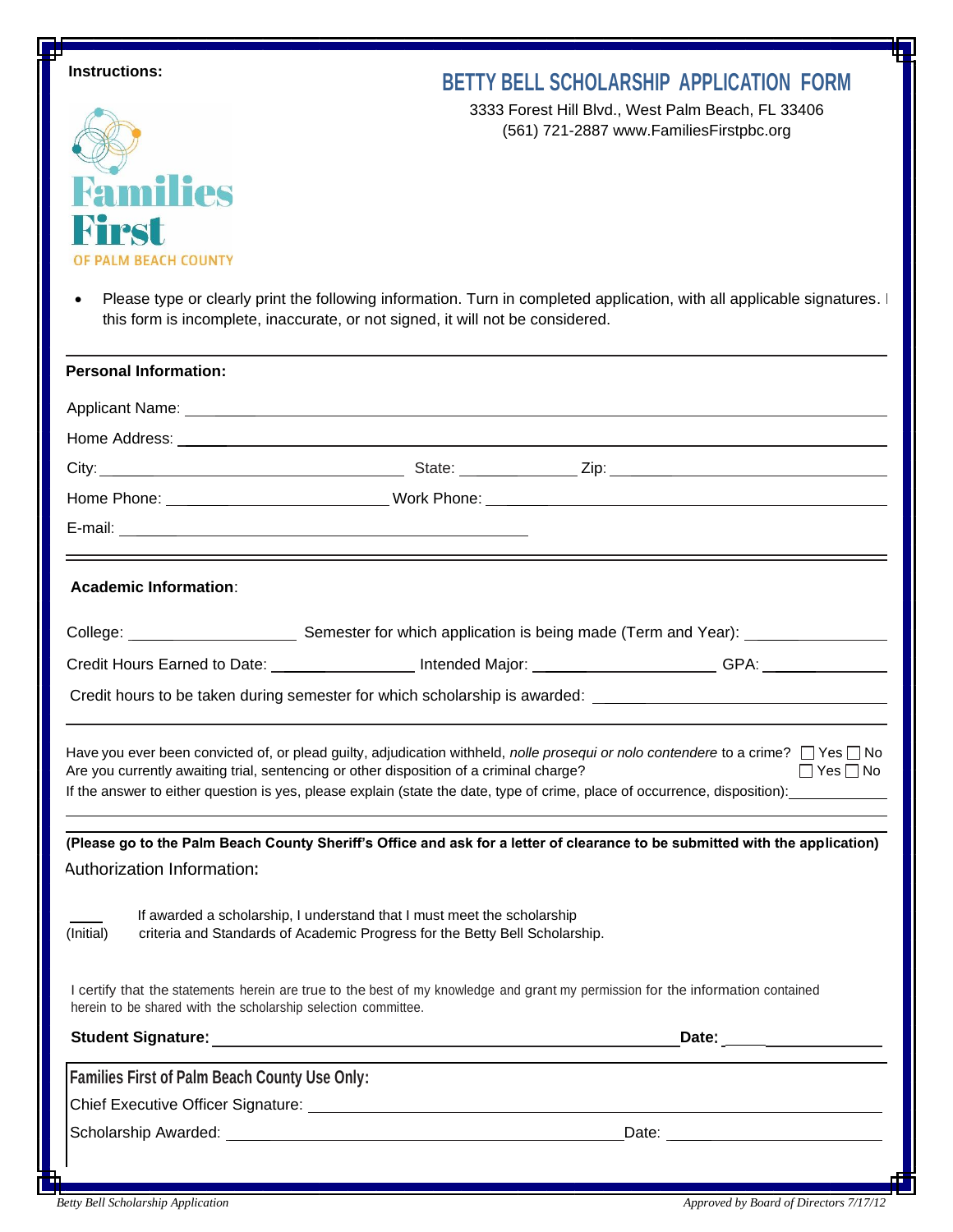**Name\_\_\_\_\_\_\_\_\_\_\_\_\_\_\_\_\_\_\_\_\_\_\_\_\_\_\_\_\_\_\_\_\_\_\_\_\_\_\_\_\_\_\_\_\_\_\_\_\_\_\_**

1- List the secondary school from which you graduated and the degree you achieved.

| School | Location | <b>Dates</b> |
|--------|----------|--------------|
|        |          |              |
|        |          |              |
|        |          |              |
|        |          |              |
|        |          |              |
|        |          |              |
|        |          |              |
|        |          |              |

2- List college and high school activities (student government, sports, publications, school-sponsored community service programs, student-faculty committees, arts, music, etc.). List in descending order of significance. You will have space for eight college and four high school activities.

| <b>College Activity</b> | <b>Dates</b> | <b>Offices</b> |
|-------------------------|--------------|----------------|
|                         |              |                |
|                         |              |                |
|                         |              |                |
|                         |              |                |
|                         |              |                |
|                         |              |                |
|                         |              |                |

| <b>High School Activity</b> | <b>Dates</b> | <b>Offices</b> |
|-----------------------------|--------------|----------------|
|                             |              |                |
|                             |              |                |
|                             |              |                |
|                             |              |                |
|                             |              |                |
|                             |              |                |
|                             |              |                |
|                             |              |                |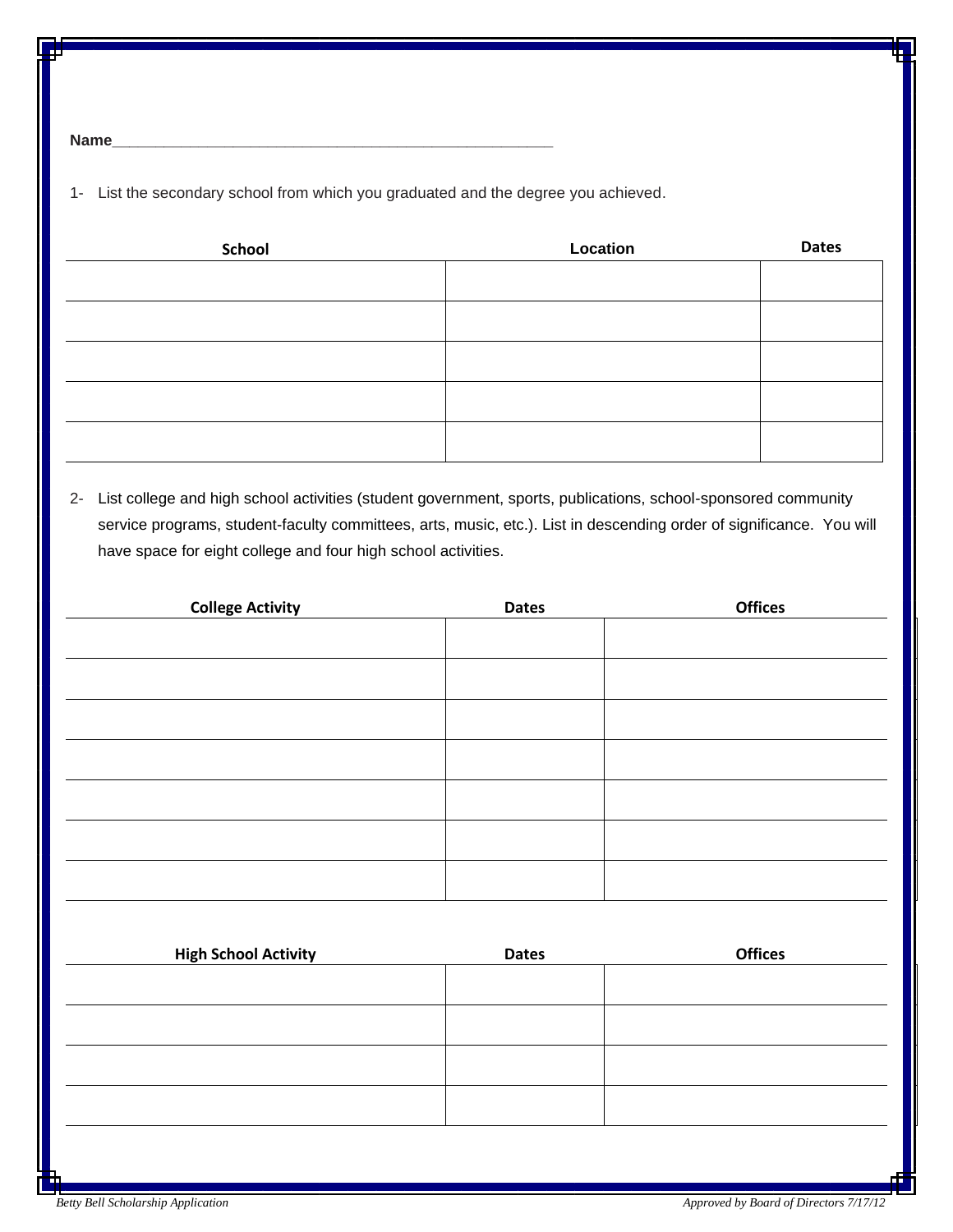3- List public service and community activities (racial justice services/activities, homeless services, children and family, elder affairs, substance abuse /recovery, advocacy activities, work with religious organizations, etc.). Do not repeat items listed previously. List in descending order of significance. You will have space to list six.

| <b>Activity</b> | Roles | <b>Dates</b> | # of Weeks Active |
|-----------------|-------|--------------|-------------------|
|                 |       |              |                   |
|                 |       |              |                   |
|                 |       |              |                   |
|                 |       |              |                   |
|                 |       |              |                   |
|                 |       |              |                   |
|                 |       |              |                   |
|                 |       |              |                   |
|                 |       |              |                   |
|                 |       |              |                   |
|                 |       |              |                   |
|                 |       |              |                   |
|                 |       |              |                   |

4- List part-time and full-time jobs and internships since high school graduation.

| <b>Type of Work</b> | Employer | <b>Dates</b> | Average # of<br>Hours/Week |
|---------------------|----------|--------------|----------------------------|
|                     |          |              |                            |
|                     |          |              |                            |
|                     |          |              |                            |
|                     |          |              |                            |
|                     |          |              |                            |
|                     |          |              |                            |

5- List awards, scholarships, publications, or special recognitions you have received. List in descending order of significance.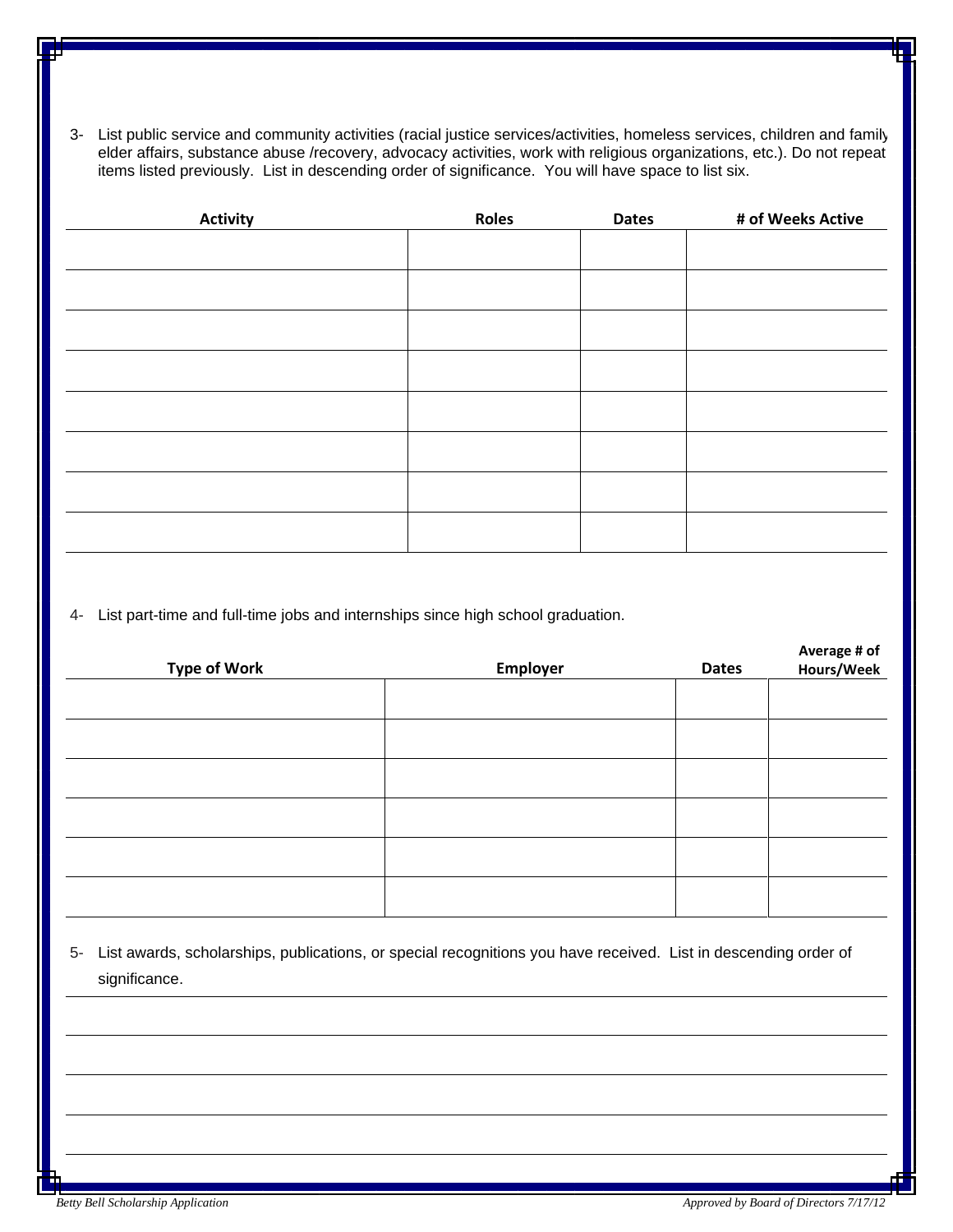| 6- Describe the problem or needs of society with a focus on children and families you want to address when you |
|----------------------------------------------------------------------------------------------------------------|
| receive your Masters                                                                                           |

7- What are the three most significant courses you have taken in your master's program with a focus on working with children and families in preparation for your career? Briefly explain why these courses were most significant

*8-* What do you hope to do in the field of social work, working with children and families, and what position do you want upon completing your graduate studies*? Limit 900 characters including spaces* 

9- What do you hope to accomplish in your position and your concentration area in children and families in the next five to seven years later? Limit 900 characters including spaces